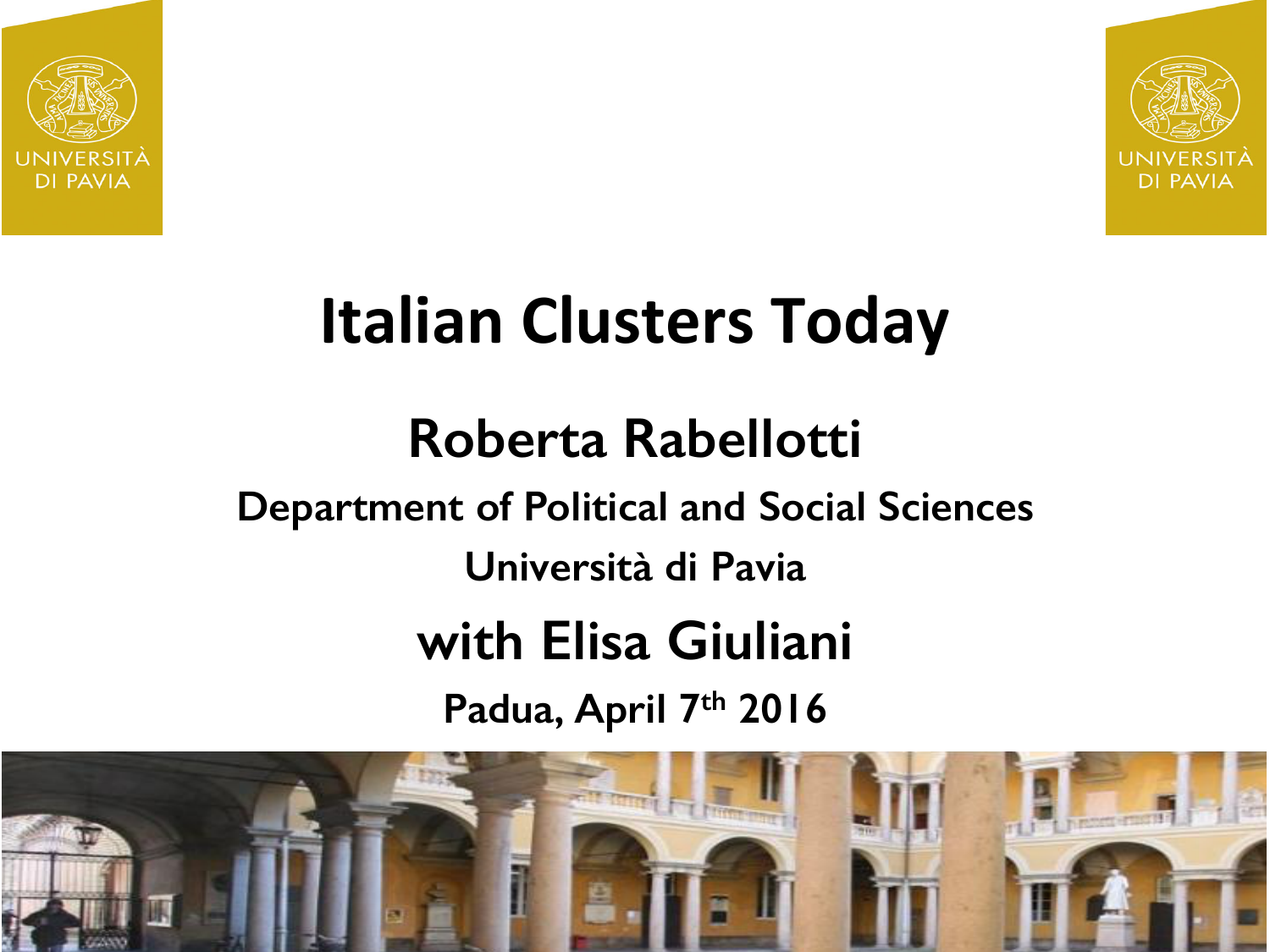## **Motivation**

- The emergence of aggressive international competitors in low cost countries, the stagnation of the traditional target markets (i.e. domestic and EU markets), the growing demand originating from emerging countries, the rising complexity of technology and the increasing organization of production along Global Value Chains (GVC) are all elements that are impacting on Italian clusters;
- The empirical evidence available clearly shows that Italian clusters are nowadays very different organizational systems from how scholars described them until recent years.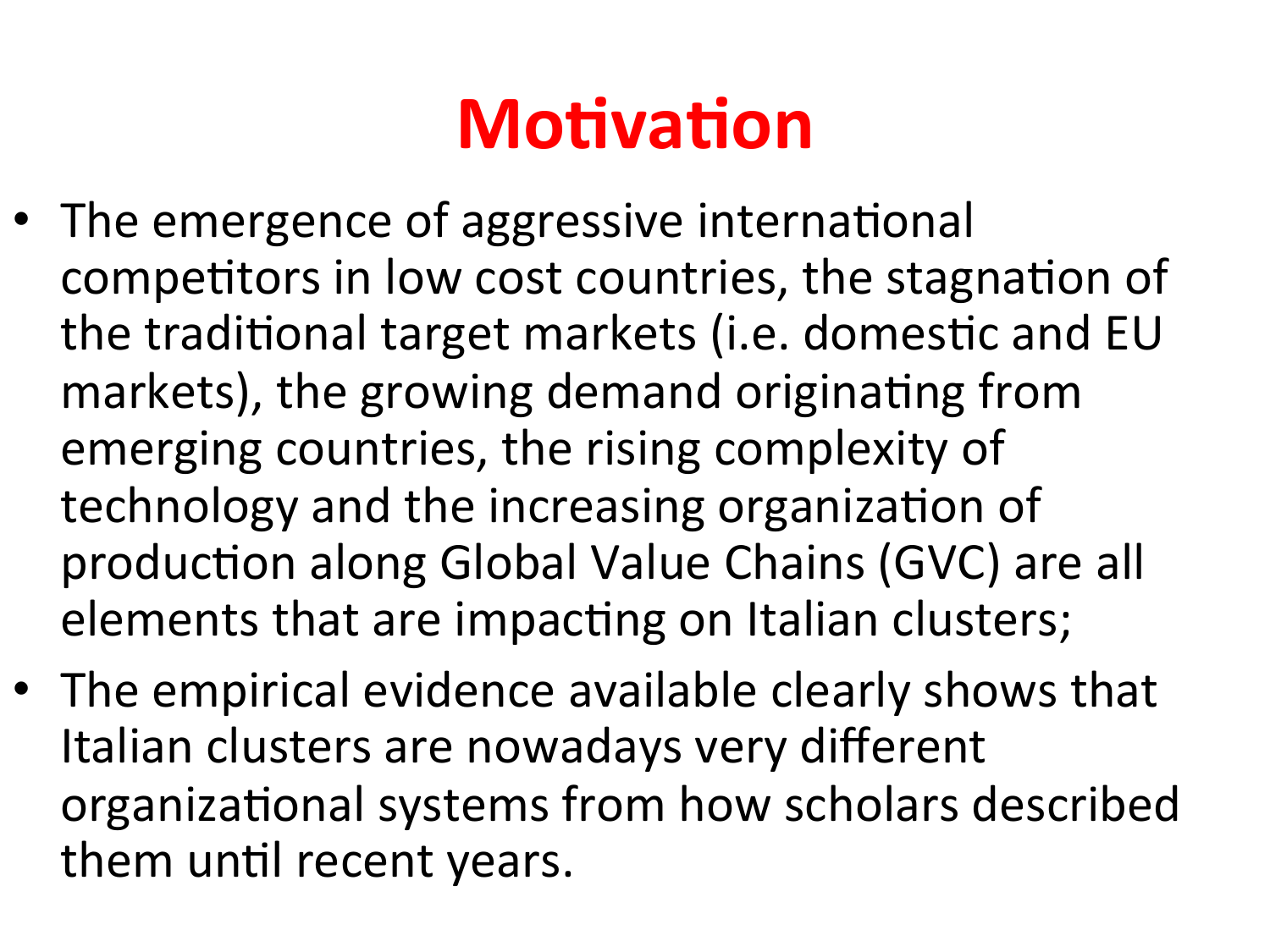# **Aim of the paper**

- Literature survey of empirical studies on Italian clusters done for Chapter 7 in OECD (2014), Italy: Key Issues and Policies, OECD Studies on SMEs and Entrepreneurship, OECD, Paris;
- Aimed at documenting changes undergoing in Italian clusters, discussing the challenges they are facing to survive and prosper in a highly competitive global market.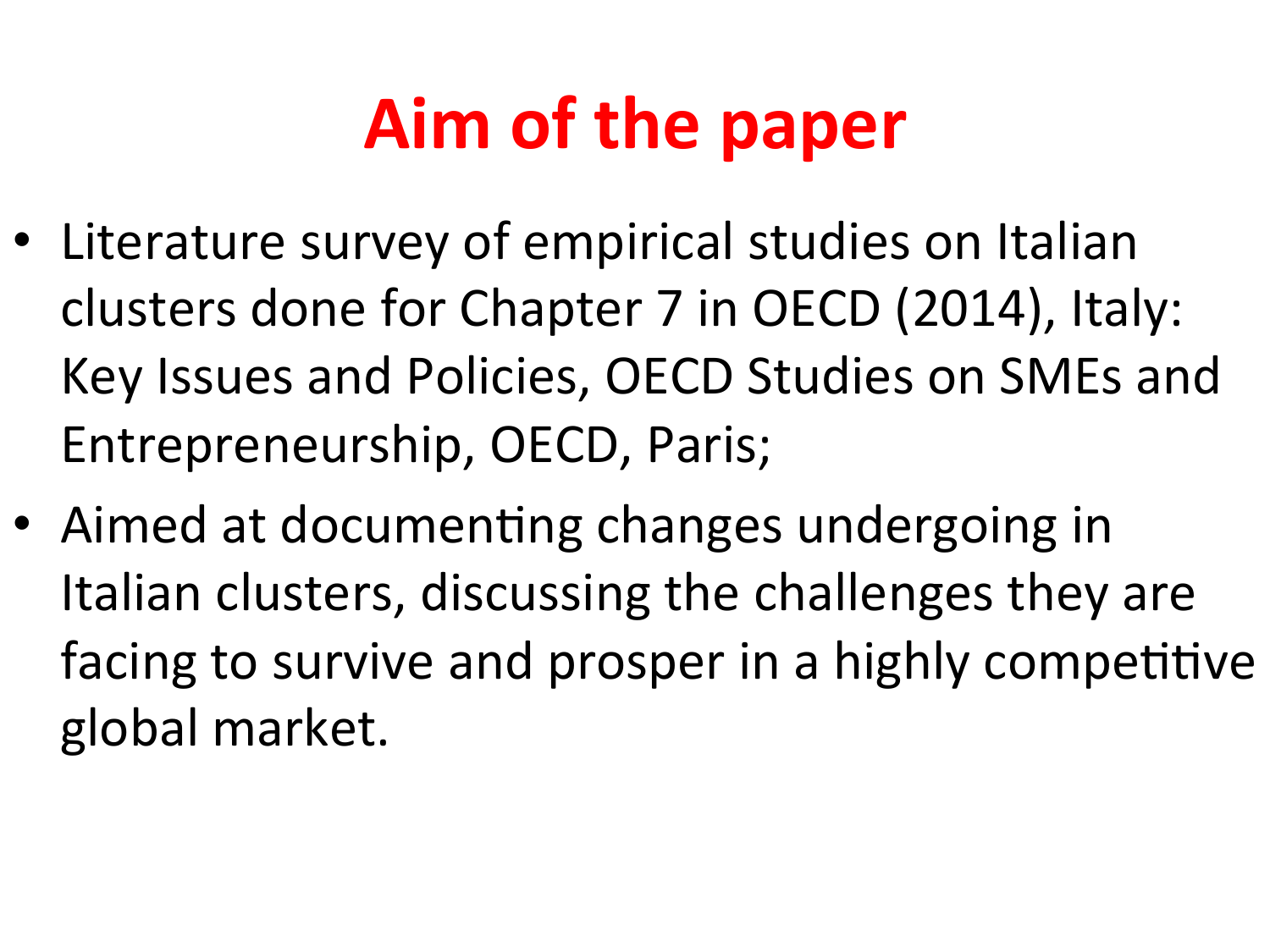### **Main structural changes in Italian clusters**

- $(1)$ Fading of the "district effect";
- (2)Increasing heterogeneity within and between cluster,
- (3) New strategies of internationalization;
- (4) Innovation and access to external
	- knowledge.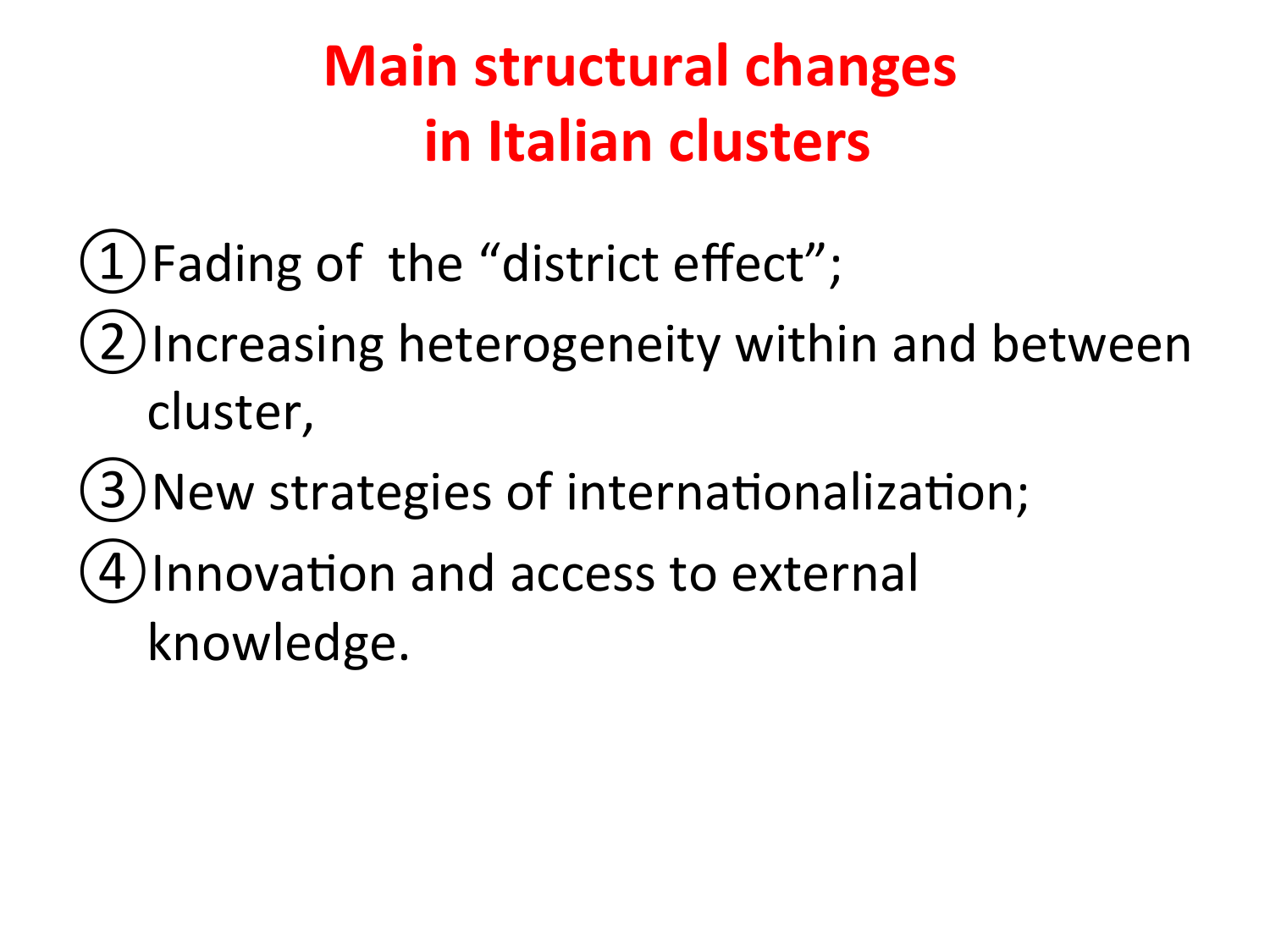# **The fading of the "district effect"**

- Several empirical confirmations of a district effect in the 1990s (Fabiani et al., 2000; Cainelli and De Liso, 2005);
- Local external economies matter most during the early stages of an industry development cycle and less so as clusters mature (Audretsch and Feldmann, 1996);
- In Italian clusters, several studies find that the district effect on location, specialisation and agglomeration is vanishing (Iuzzolino, 2008; Foresti et al., 2009);
- A location effect remains stable in urban areas, suggesting that firms gain more from locating in cities than in clusters (Di Giacinto et al., 2012).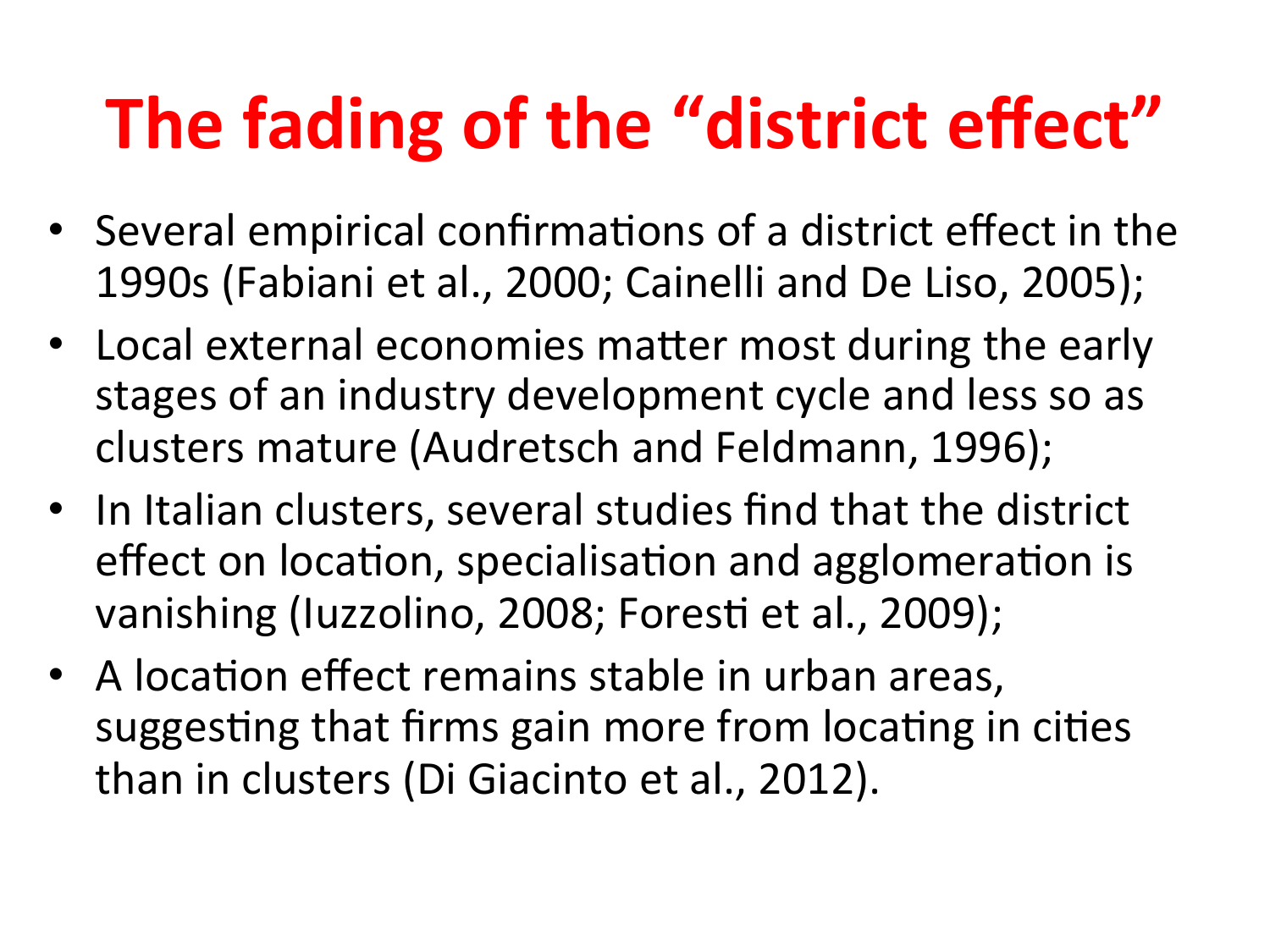#### **Heterogeneity within clusters**

- In Italian clusters there are three main groups of firms:
	- Small, less efficient firms most suffering from the vanishing of the district effect, often unable to survive in the new highly competitive global context.
		- **Policy challenge: coping with the social impact of declining employment;**
	- Medium-sized and large firms with good capacity to cope with the evolving external business context, intensive interactions with commercial, supply and knowledge networks well beyond the cluster borders, some belonging to business groups or acquired by foreign multinational corporations;

**Policy challenge: keeping and sustaining their local engagement;** 

Firms considering their local supply chain as core to their business success.<br>Such leading high-end local companies prefer local suppliers, because of the combination of quality, lead times, and easy monitoring and control, which would not be guaranteed by distant suppliers (Capasso et al, 2013). **Policy challenge: supporting the knowledge flows within the districts,** and assisting subcontracting firms to extend their networks outside the **cluster.**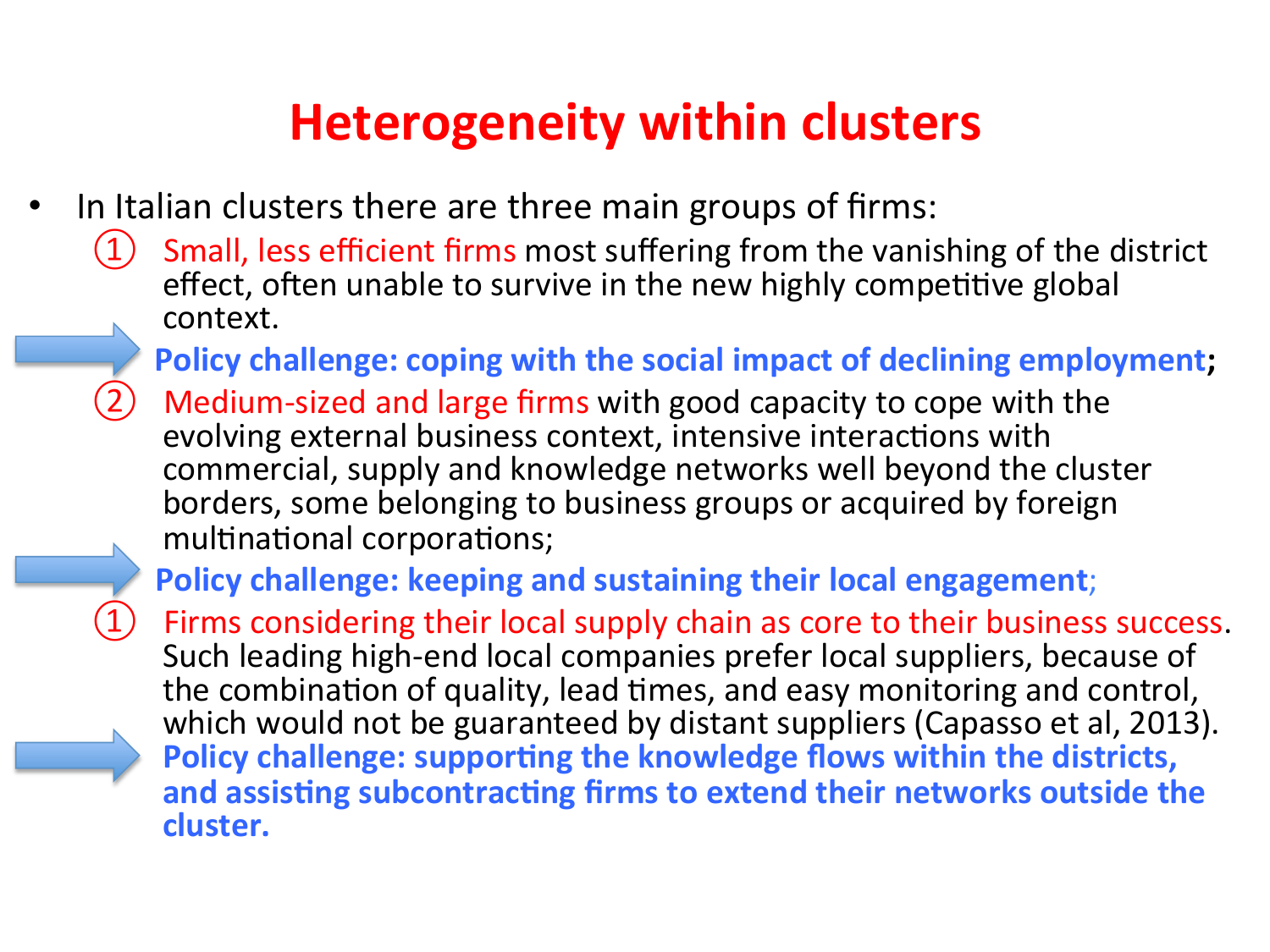## **Diversity between clusters**

- There has been a tendency among Italian clusters to change their specialisation over time;
- A common trend is the diversification in related fields: e.g. a) Schio and San Bonifacio in Veneto previously specialised in the textile sector and now in the production of textile machinery; b) Canelli located in the wine core region of Piedmont, which is now a centre for production of machinery for the wine sector and c) Mirandola in Emilia Romagna, which shifted from textiles to mechanical and biomedical industries;
- The creation of new industries is often a path-dependent process, arising from the re-use and upgrading of existing technological, knowledge, organizational and commercial capabilities and assets (Hidalgo et al, 2007).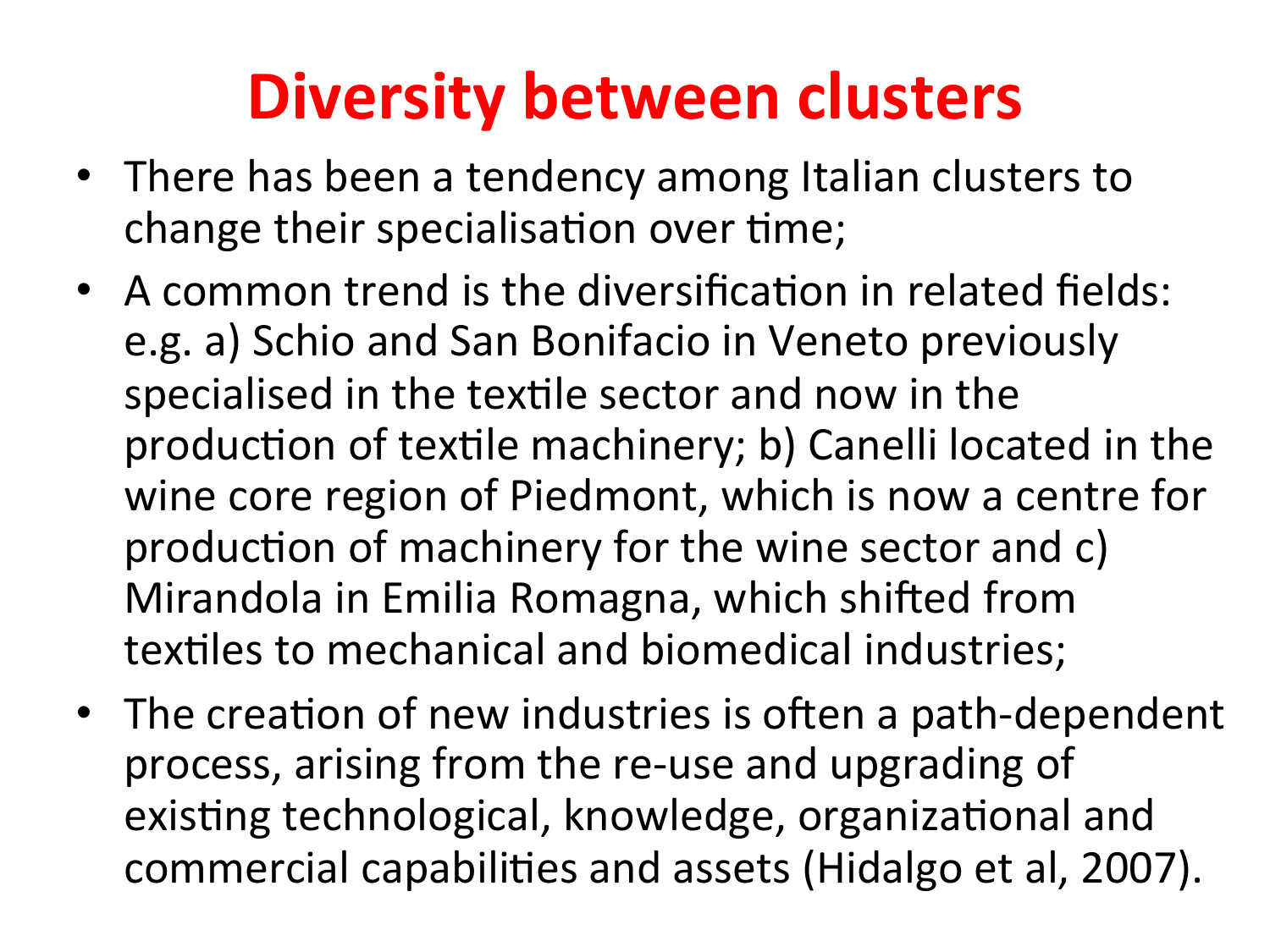#### **Internationalization through GVCs**

- Focusing on Castelgoffredo in Lombardy, Capasso et al (2013) find that most of the externalization takes place outside the cluster but within Italy, and it is motivated by the need to smooth production and cope with peaks of demand;
- They also stress that firms in the high-end segment of the market still prefer to make use of local suppliers because monitoring of quality and lead times are considered more important than an eventual reduction of costs;
- Outsourcing strategies differ between clusters operating in high-end and lowend market segments. Districts serving low-end market segments are currently facing a strong international competition on costs, and therefore they are more likely to outsource a large parts of production abroad;
- The involvement in GVC affects the relationships among cluster firms. For example, the internationalisation of some leading companies may encourage the most dynamic local suppliers to internationalise as well, building an independent position in GVCs (Baciocchi *et al.*, 2012; Unicredit-Prometeia, 2013).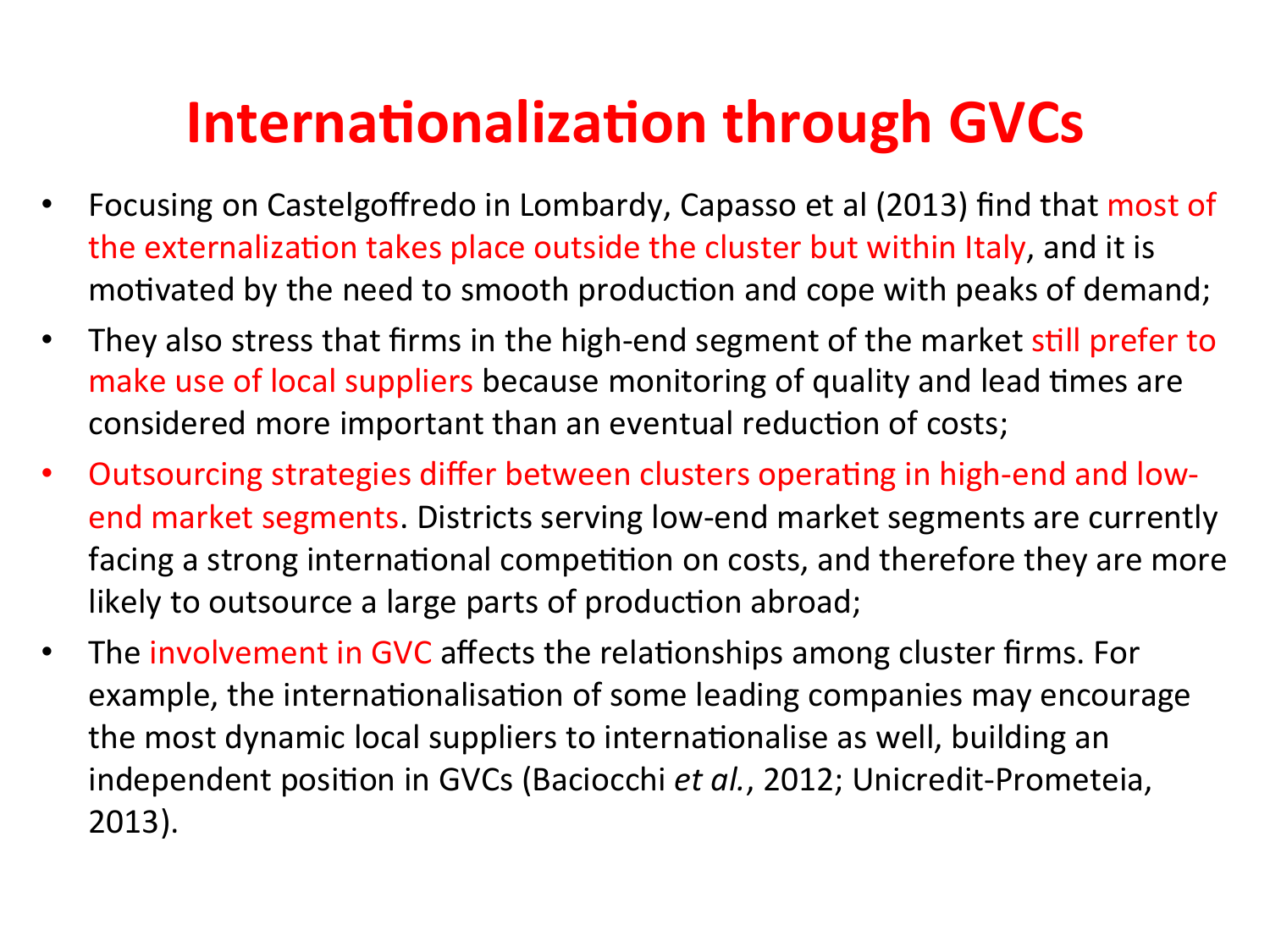#### An alternative to international outsourcing: **immigrant workers and ethnic firms**

- Textile and clothing districts, such as Prato in Tuscany and Carpi in Emilia Romagna, register an increasing employment of low-skilled immigrants in local firms to cut labour costs, as an alternative strategy to the outsourcing of production abroad;
- The emergence of new ethnic firms: i.e. the textile district of Prato where manufacturing firms owned by Chinese entrepreneurs have increased from 1,481 in 2003 to some 3,600 in 2010 (Barbu et al, 2013);
- The long term sustainability of this model is being threatened, not only by the rapidly increasing competitiveness of emerging countries, but also by the product upgrading of some local Chinese firms designing original clothing collections and selling them, in the domestic and international markets, under their own new brand name (Santini et al., 2011);
- There is also evidence that Chinese firms in Italy are outsourcing production to China and this enables them to sell cheap products in the Italian market, simultaneously exploiting their links with the homeland and their knowledge of Italy.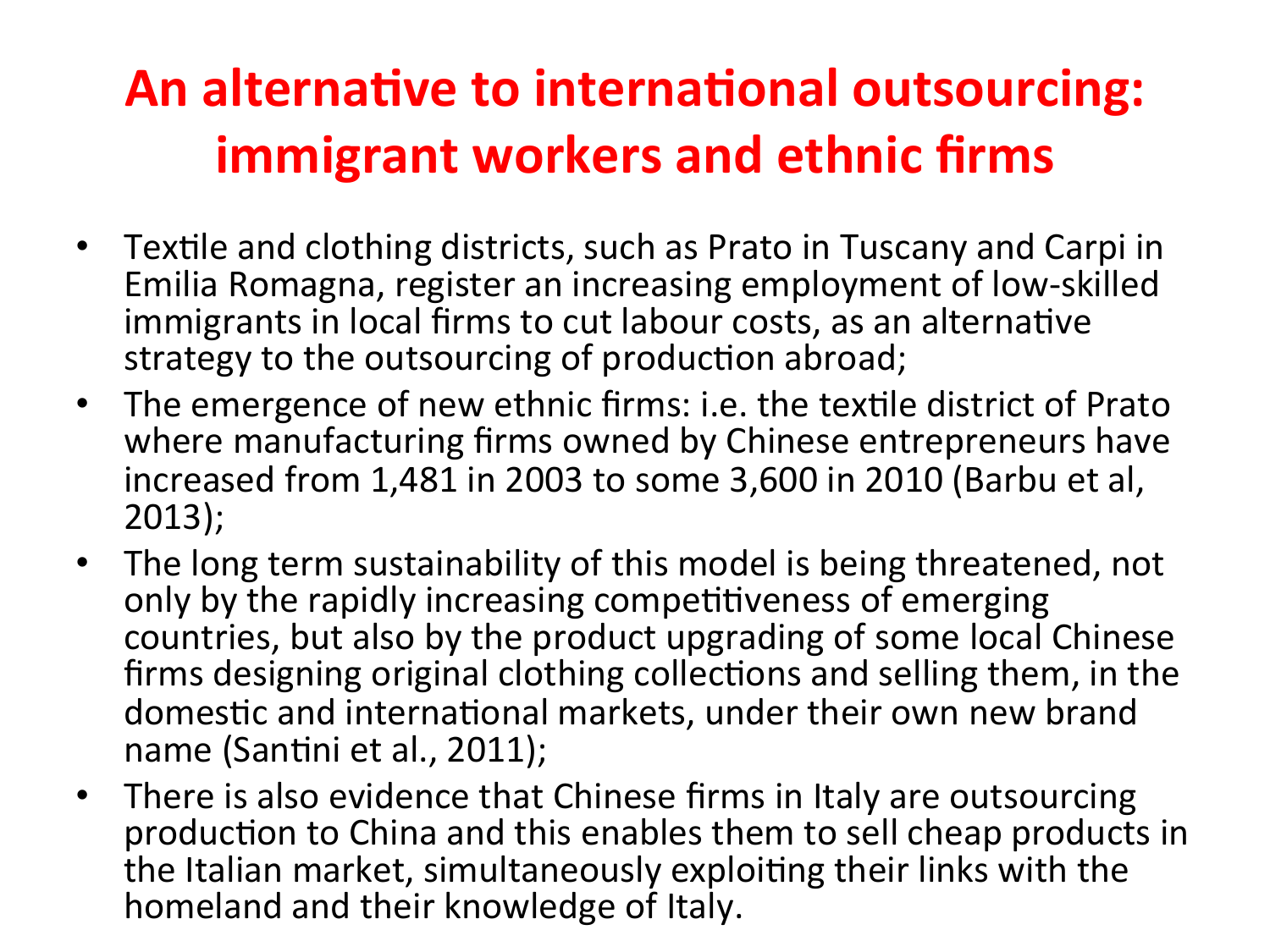#### **Inward and outward foreign direct investments**

- Currently only 9% of cluster firms are involved in foreign direct investments, however, with notable differences amongst the sectors reaching 24% in the white goods industry and 14% in the mechanical sector (Intesa Sanpaolo, 2013);
- The presence of multinationals is significant in some clusters. Examples are the sports goods cluster in Montebelluna and the footwear cluster in Brenta;
- Increasing presence of multinationals from emerging economies: examples are several Chinese multinationals in the automotive Turin district, where they have established design centres; Haier, the giant white goods producer, which is located in Varese together with Whirlpool and Philips; the Chinese acquisition of Benelli, a motorcycle producer in Pesaro (Pietrobelli et al, 2011).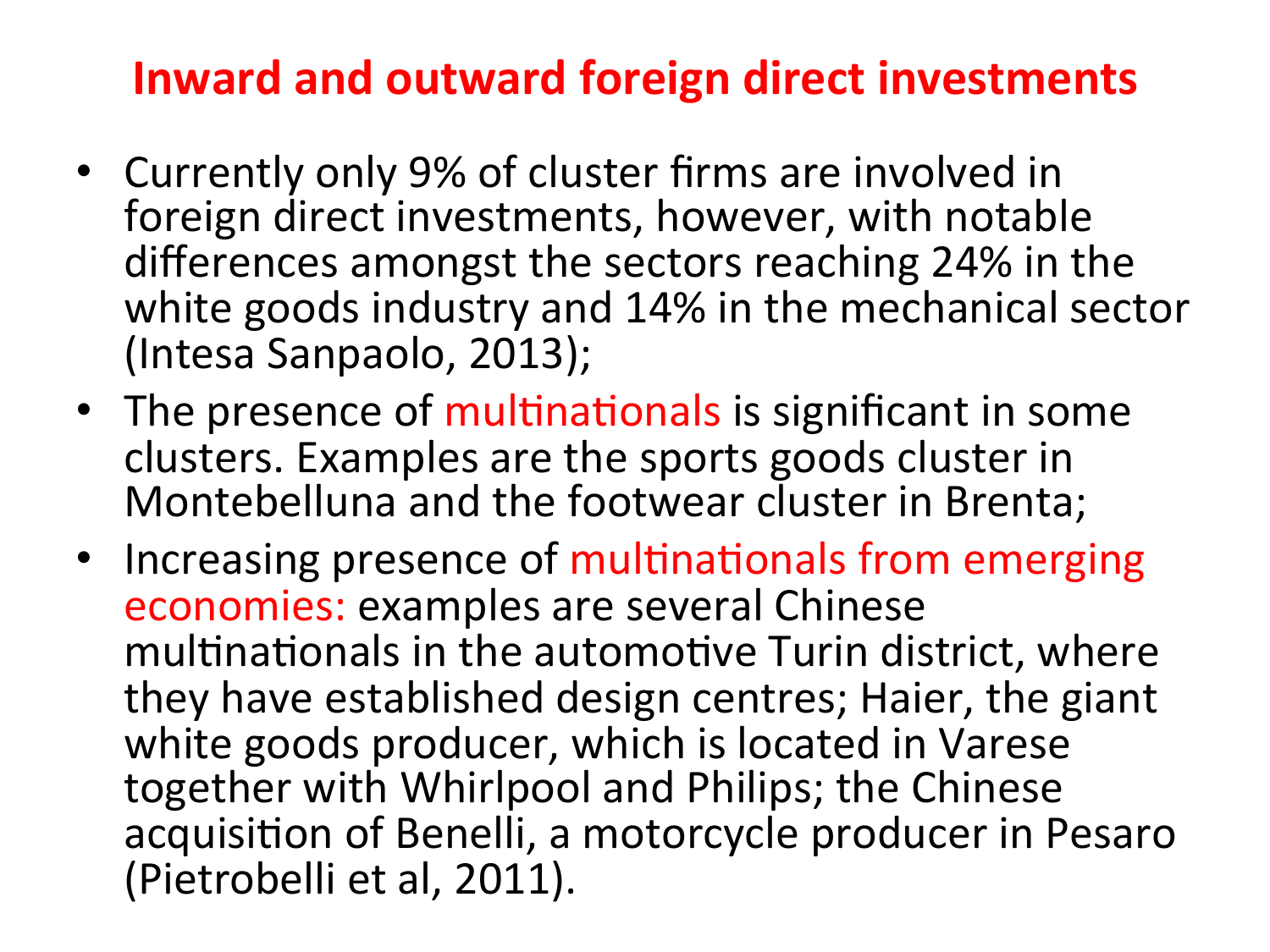#### **Innovation and access to external knowledge**

- Role of technological gatekeepers acting as a bridge between non-local knowledge and the majority of small firms (Boschma and Ter Wal, 2007; Morrison, 2008);
- Nevertheless, externally connected firms are not always willing to share their knowledge with local firms, since this depends on reciprocity with other members of the cluster (Morrison et al, 2013);
- Firms with a stronger knowledge base and tight external connections do not have any incentive to interact with the majority of local less knowledgeable firms since there is very little they can gain from such interactions (e.g. the wine cluster in Piedmont Morrison and Rabellotti, 2009);
- Innovation in clusters is also facilitated by the involvement of companies in Global Value Chains (GVCs). In Castelgoffredo, Capasso and Morrison (2013) find that outsourcing ancillary activities, firms can shift resources towards innovation in core activities;
- Besides, the insertion in GVCs also drives requirements in terms of quality and product variety that firms have to comply when entering a high-value market chain.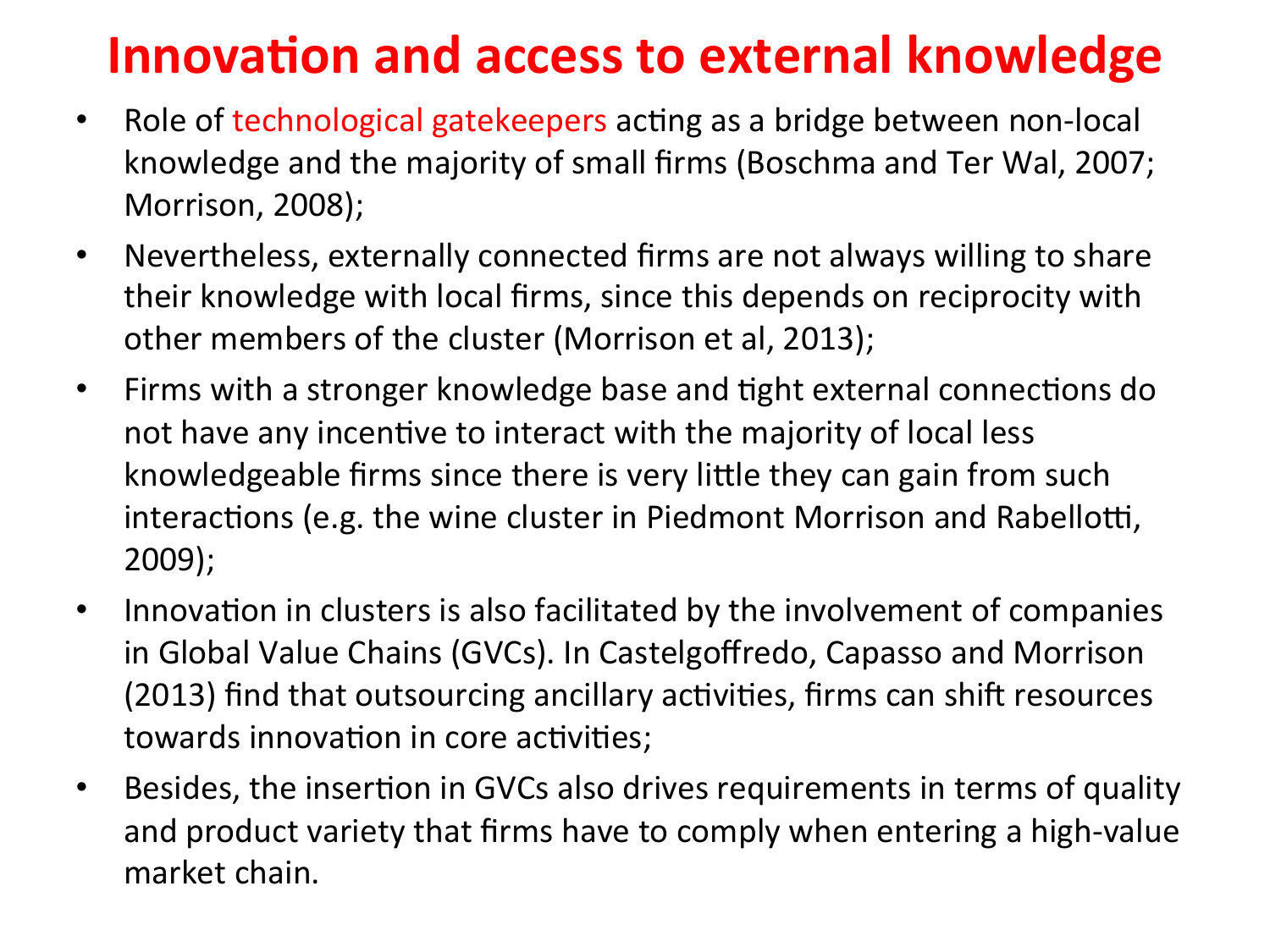## **Some policy recommendations**

- Tailor policy to different types of cluster firms, focusing on rapidly increasing the productivity of small inefficient enterprises, maintaining the engagement of medium sized firms with their clusters, and supporting the knowledge gatekeeper role of leading cluster firms within their supply chains;
- Offer selective support targeted at those cluster firms that demonstrate the strongest potential to grow in domestic and international markets.;
- Permit strong flexibility in partner selection in network support programs, enabling firms to collaborate with capable partners outside cluster boundaries;
- Promote diversification into new industries, which often requires that subsidies and incentives are given only to "new" activities and are cut for projects in industries that fail;
- Strengthen clusters' external connections sustaining local firms' insertion in GVCs (i.e. quality standards and certification requirements are key);
- Promote the competitive award of incentives for the adoption of socially and environmentally sustainable standards and certifications, and other formal corporate social responsibility policies in clusters.